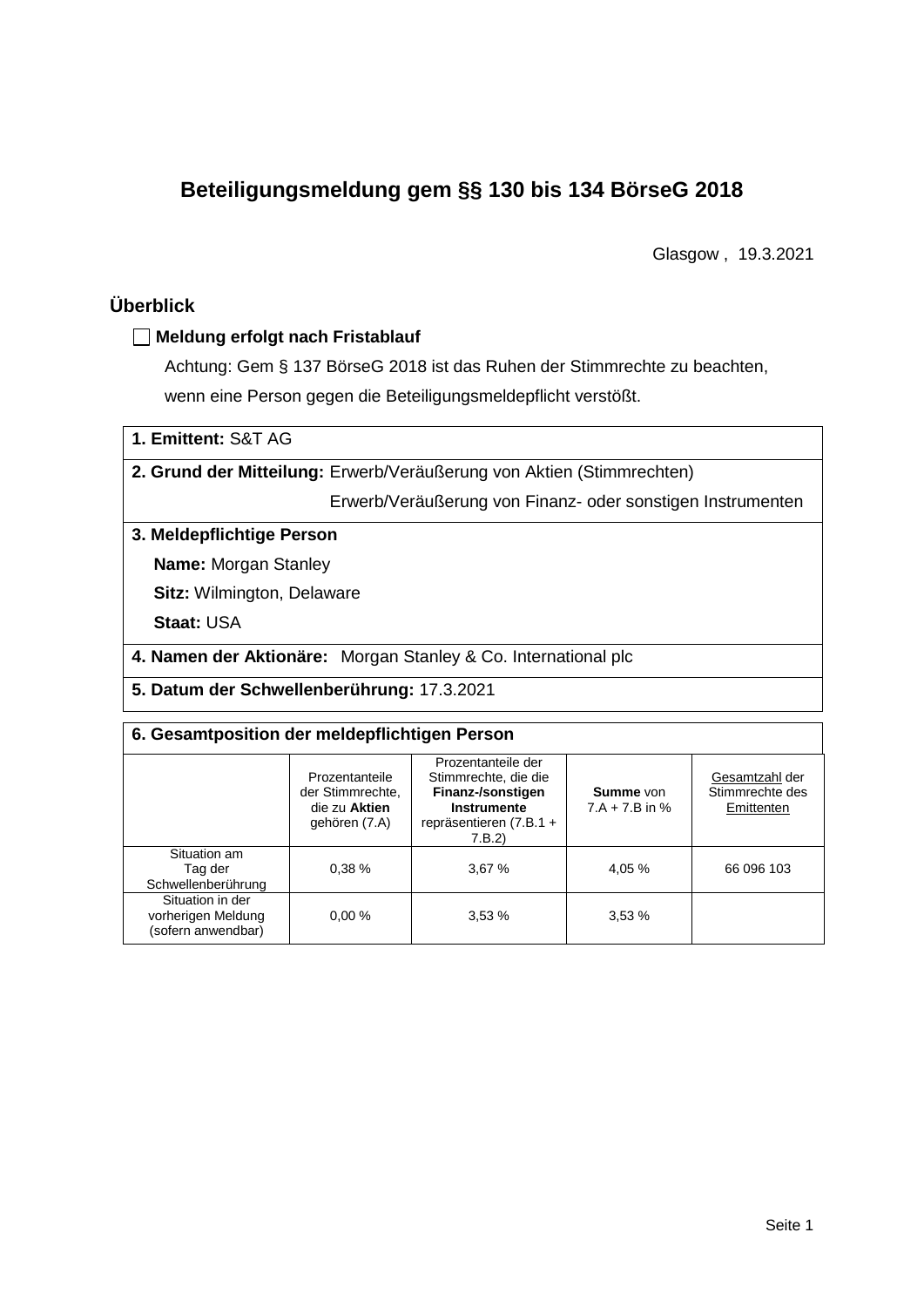## **Details**

 $\overline{\Gamma}$ 

### **7. Details über die gehaltenen Instrumente am Tag der Berührung der Schwelle:**

| A: Stimmrechte, die zu Aktien gehören |                                    |                                      |                                              |                                         |  |  |
|---------------------------------------|------------------------------------|--------------------------------------|----------------------------------------------|-----------------------------------------|--|--|
| <b>ISIN der Aktien</b>                |                                    | Anzahl der Stimmrechte               | Prozentanteil der Stimmrechte                |                                         |  |  |
|                                       | Direkt<br>$(S$ 130 BörseG<br>2018) | Indirekt<br>$(S$ 133 BörseG<br>2018) | <b>Direkt</b><br>$(S$ 130 Börse $G$<br>2018) | Indirekt<br>$(S$ 133 Börse $G$<br>2018) |  |  |
| AT0000A0E9W5                          |                                    | 252 552                              |                                              | 0.38%                                   |  |  |
| Subsumme A                            | 252 552                            |                                      |                                              | 0.38%                                   |  |  |

| B 1: Finanzinstrumente / sonstige Instrumente gem § 131 Abs 1 Z 1 BörseG 2018 |              |                |                                                         |                                  |  |
|-------------------------------------------------------------------------------|--------------|----------------|---------------------------------------------------------|----------------------------------|--|
| Art des Instruments                                                           | Verfalldatum | Ausübungsfrist | Anzahl der Stimmrechte<br>die erworben werden<br>können | Prozentanteil der<br>Stimmrechte |  |
| Right of recall over<br>securities lending<br>agreements                      | at any time  | at any time    | 2 126 743                                               | 3.22%                            |  |
|                                                                               |              | Subsumme B.1   | 2 126 743                                               | 3.22%                            |  |

| B 2: Finanzinstrumente / sonstige Instrumente gem § 131 Abs 1 Z 2 BörseG 2018 |                                     |                |                                    |                           |                                     |  |
|-------------------------------------------------------------------------------|-------------------------------------|----------------|------------------------------------|---------------------------|-------------------------------------|--|
| Art des<br>Instruments                                                        | Verfalldatum                        | Ausübungsfrist | Physisches oder<br>Cash Settlement | Anzahl der<br>Stimmrechte | Prozentanteil<br>der<br>Stimmrechte |  |
| <b>Equity Swap</b>                                                            | 21.01.2022                          | at any time    | Cash                               | 294 563                   | 0.45%                               |  |
| <b>Retail Structured</b><br>Product                                           | From<br>06.08.2068 to<br>19.09.2068 | at any time    | Cash                               | 3 0 4 5                   | 0.00%                               |  |
|                                                                               |                                     |                | Subsumme B.2                       | 297 608                   | 0.45%                               |  |

 $\overline{\phantom{a}}$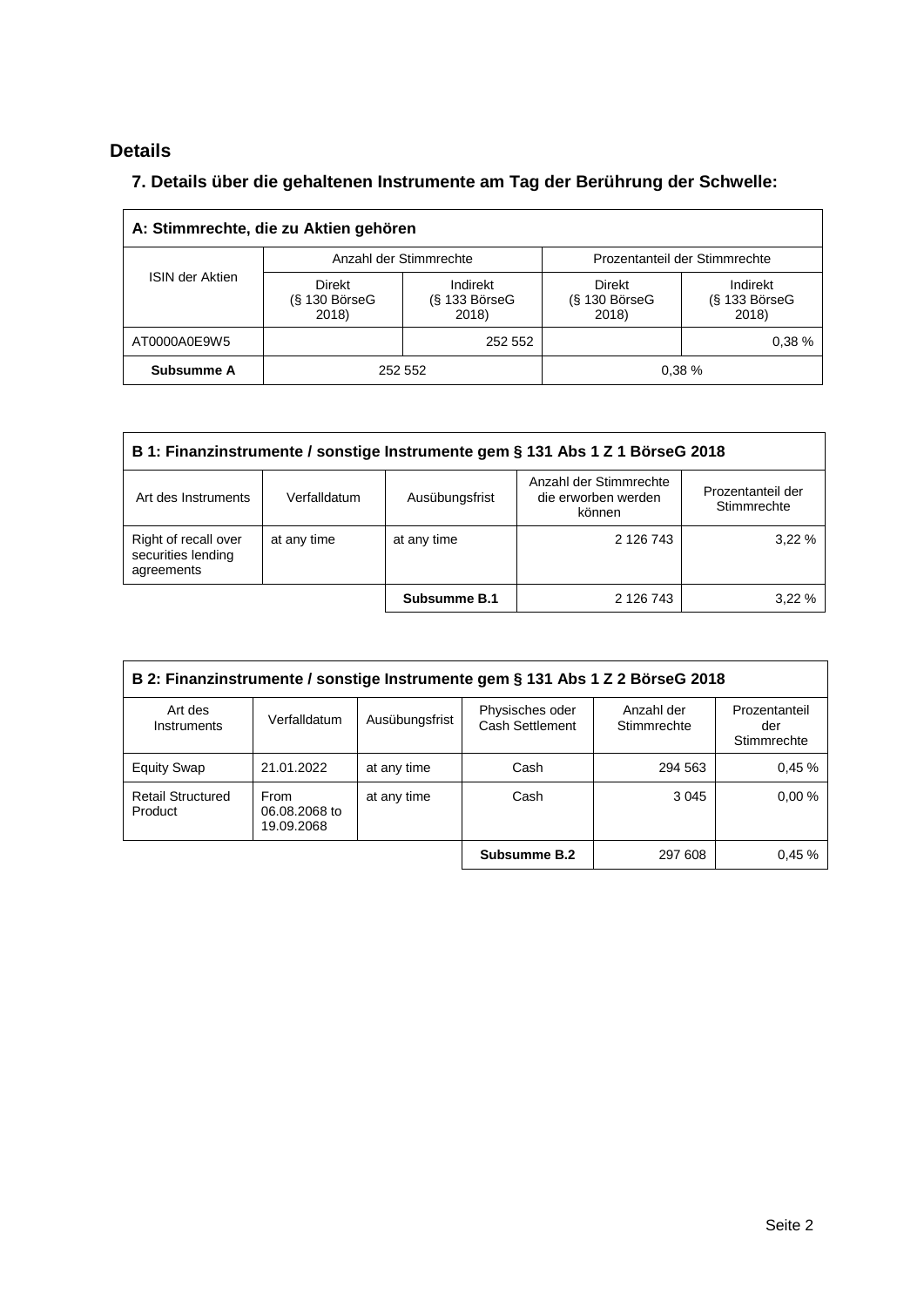#### **8. Information in Bezug auf die meldepflichtige Person:**

Die meldepflichtige Person (Punkt 3) wird nicht von einer natürlichen/juristischen Person kontrolliert und kontrolliert auch keine andere Person, die direkt oder indirekt Instrumente am Emittenten hält.

 $\boxtimes$  Volle Kette der kontrollierten Unternehmen, über die die Stimmrechte und/oder Finanz-/sonstigen Instrumente gehalten werden, beginnend mit der obersten kontrollierenden natürlichen oder juristischen Person:

| Ziffer         | Name                                             | Direkt kontrolliert<br>durch Ziffer | Direkt gehaltene<br>Stimmrechte in<br>Aktien (%) | Direkt gehaltene<br>Finanz-<br>/sonstige<br>Instrumente $(\%)$ | <b>Total von beiden</b><br>$(\% )$ |
|----------------|--------------------------------------------------|-------------------------------------|--------------------------------------------------|----------------------------------------------------------------|------------------------------------|
| 1              | Morgan Stanley                                   |                                     |                                                  |                                                                |                                    |
| $\overline{2}$ | Morgan Stanley<br>Capital<br>Management,<br>LLC  |                                     |                                                  |                                                                |                                    |
| 3              | Morgan Stanley<br>Domestic<br>Holdings, Inc.     | 2                                   |                                                  |                                                                |                                    |
| 4              | Morgan Stanley<br>& Co. LLC                      | 3                                   | 0,00%                                            | 1,72 %                                                         | 1,72 %                             |
| 5              | Morgan Stanley<br>International<br>Holdings Inc. | 1                                   |                                                  |                                                                |                                    |
| 6              | Morgan Stanley<br>International<br>Limited       | 5                                   |                                                  |                                                                |                                    |
| 7              | Morgan Stanley<br>Investments<br>(UK)            | 6                                   |                                                  |                                                                |                                    |
| 8              | Morgan Stanley<br>& Co.<br>International plc     | 7                                   | 0,38 %                                           | 1,95 %                                                         | 2,33 %                             |
|                |                                                  |                                     |                                                  |                                                                |                                    |

#### **9. Im Falle von Stimmrechtsvollmacht**

Datum der Hauptversammlung: -

Stimmrechtsanteil nach der Hauptversammlung: - entspricht - Stimmrechten

#### **10. Sonstige Kommentare:**

-

Glasgow am 19.3.2021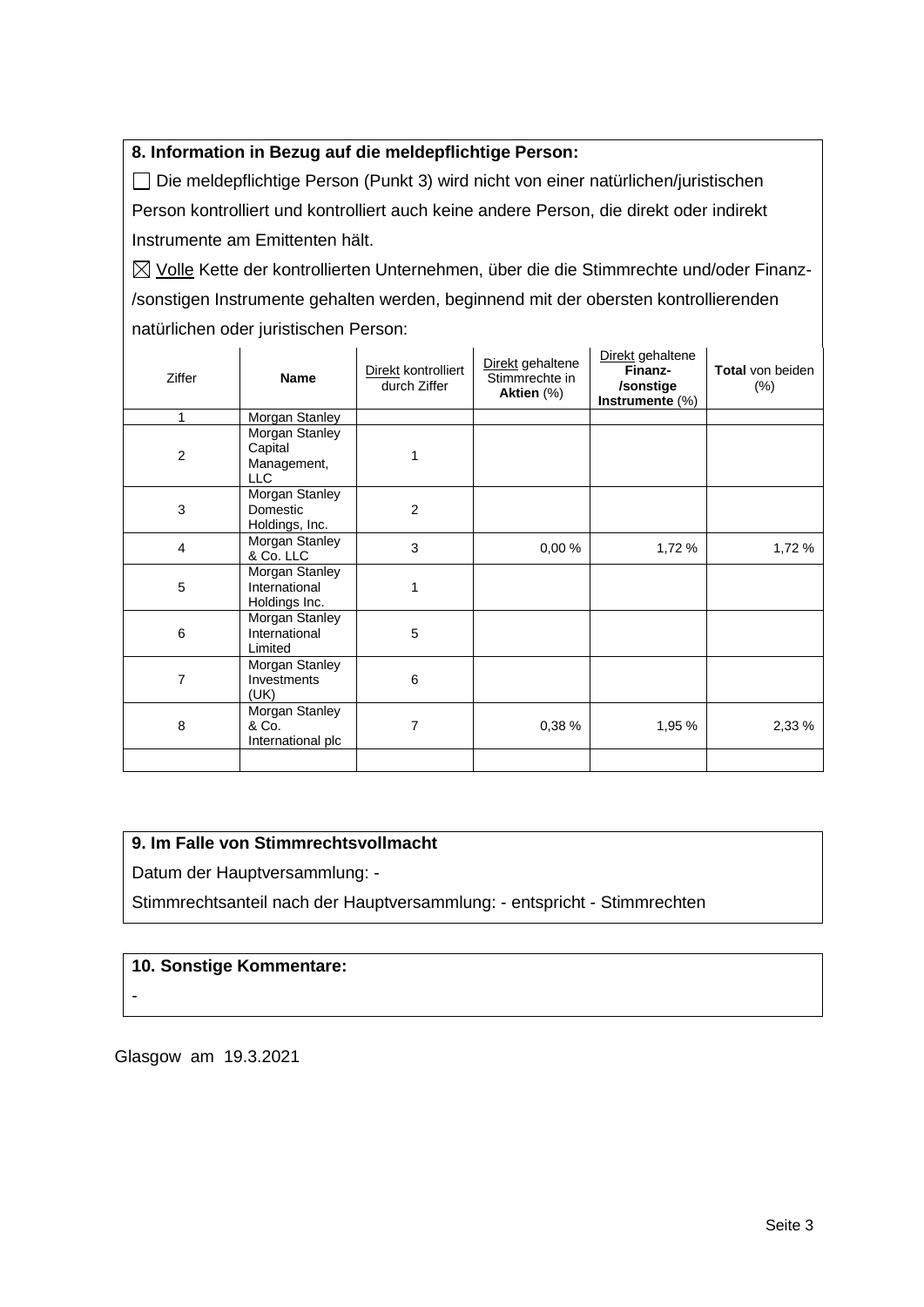# **Major holdings notification pursuant to Sec. 130 to 134 BörseG 2018**

Glasgow , 19.3.2021

#### **Overview**

#### **Notification made after deadline**

Caution: In case of violations of major holdings notification rules, please pay attention to Section 137 BörseG 2018 (Suspension of voting rights)

| 1. Issuer: S&T AG |  |
|-------------------|--|
|                   |  |

**2. Reason for the notification:** Acquisition or disposal of voting rights

Acquisition or disposal of financial/other instruments

#### **3. Person subject to notification obligation**

**Name:** Morgan Stanley

**City:** Wilmington, Delaware

**Country:** USA

**4. Name of shareholder(s):** Morgan Stanley & Co. International plc

#### **5. Date on which the threshold was crossed or reached:** 17.3.2021

#### **6. Total positions**

|                                                                                | % of voting rights<br>attached to<br>shares $(7.A)$ | % of voting rights<br>through<br>financial/other<br>instruments $(7.B.1 +$<br>7.B.2) | <b>Total</b> of both in %<br>$(7.A + 7.B)$ | Total number of<br>voting rights of<br>issuer |  |  |
|--------------------------------------------------------------------------------|-----------------------------------------------------|--------------------------------------------------------------------------------------|--------------------------------------------|-----------------------------------------------|--|--|
| Resulting situation on the<br>date on which threshold<br>was crossed / reached | 0.38%                                               | 3,67%                                                                                | 4,05 %                                     | 66 096 103                                    |  |  |
| Position of previous<br>notification (if applicable)                           | 0.00%                                               | 3,53%                                                                                | 3,53%                                      |                                               |  |  |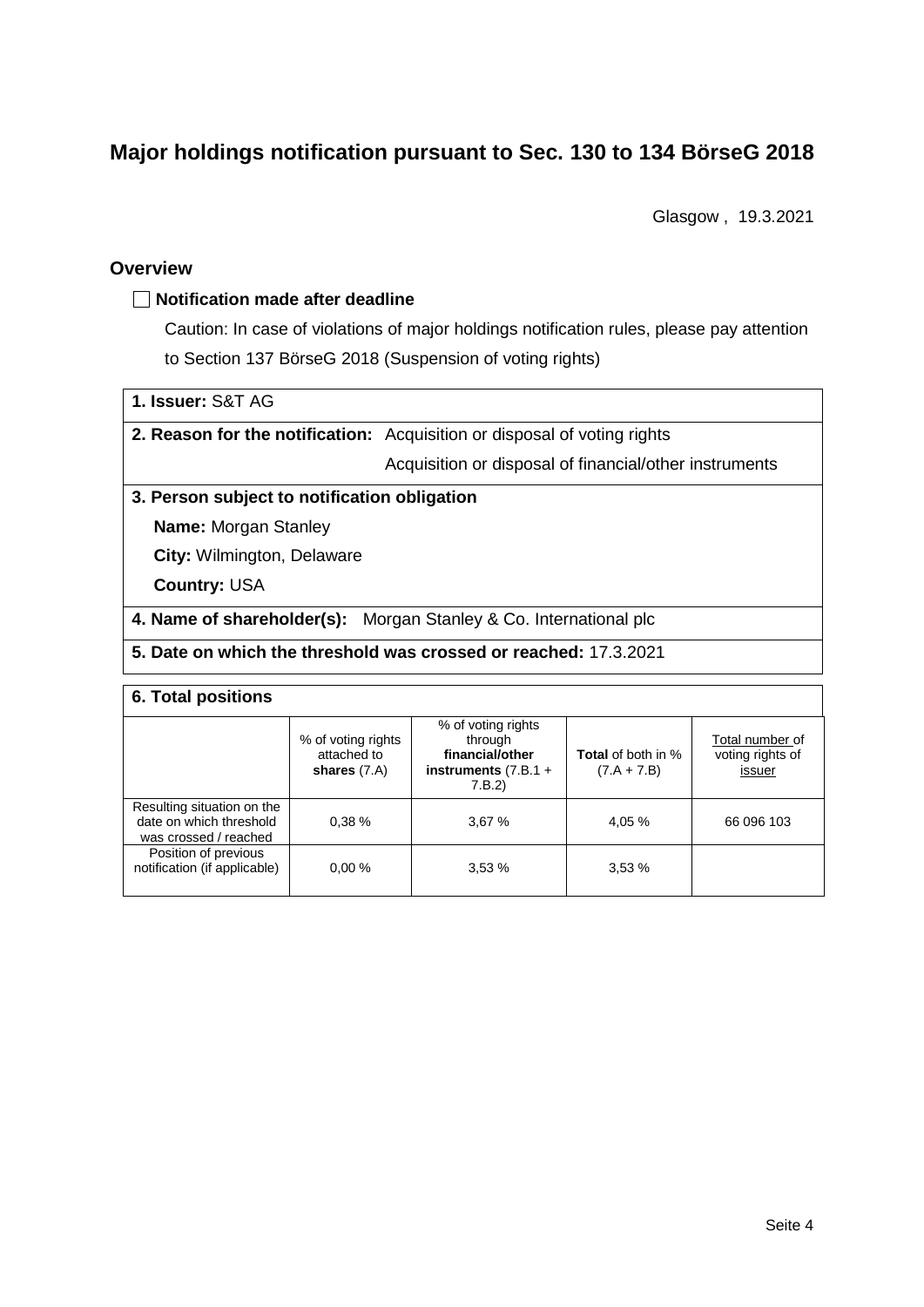## **Details**

### **7. Notified details of the resulting situation:**

| A: Voting rights attached to shares |                                    |                                      |                                    |                                      |  |
|-------------------------------------|------------------------------------|--------------------------------------|------------------------------------|--------------------------------------|--|
|                                     |                                    | Number of voting rights              | % of voting rights                 |                                      |  |
| <b>ISIN Code</b>                    | Direct<br>(Sec 130 BörseG<br>2018) | Indirect<br>(Sec 133 BörseG<br>2018) | Direct<br>(Sec 130 BörseG<br>2018) | Indirect<br>(Sec 133 BörseG<br>2018) |  |
| AT0000A0E9W5                        |                                    | 252 552                              |                                    | 0.38%                                |  |
| <b>SUBTOTAL A</b>                   | 252 552                            |                                      |                                    | 0.38%                                |  |

| B 1: Financial / Other Instruments pursuant to Sec. 131 para. 1 No. 1 BörseG 2018 |                        |                     |                                                                                      |                    |  |
|-----------------------------------------------------------------------------------|------------------------|---------------------|--------------------------------------------------------------------------------------|--------------------|--|
| Type of instrument                                                                | <b>Expiration Date</b> | Exercise Period     | Number of voting<br>rights that may be<br>acquired if the<br>instrument is exercised | % of voting rights |  |
| Right of recall over<br>securities lending<br>agreements                          | at any time            | at any time         | 2 126 743                                                                            | 3.22%              |  |
|                                                                                   |                        | <b>SUBTOTAL B.1</b> | 2 126 743                                                                            | 3.22%              |  |

| B 2: Financial / Other Instruments pursuant to Sec. 131 para. 1 No. 2 BörseG 2018 |                                     |                    |                               |                            |                       |  |
|-----------------------------------------------------------------------------------|-------------------------------------|--------------------|-------------------------------|----------------------------|-----------------------|--|
| Type of instrument                                                                | Expiration<br>Date                  | Exercise<br>Period | Physical /<br>Cash Settlement | Number of<br>voting rights | % of voting<br>rights |  |
| <b>Equity Swap</b>                                                                | 21.01.2022                          | at any time        | Cash                          | 294 563                    | 0.45%                 |  |
| <b>Retail Structured</b><br>Product                                               | From<br>06.08.2068 to<br>19.09.2068 | at any time        | Cash                          | 3 0 4 5                    | 0.00%                 |  |
|                                                                                   |                                     |                    | <b>SUBTOTAL B.2</b>           | 297 608                    | 0.45%                 |  |